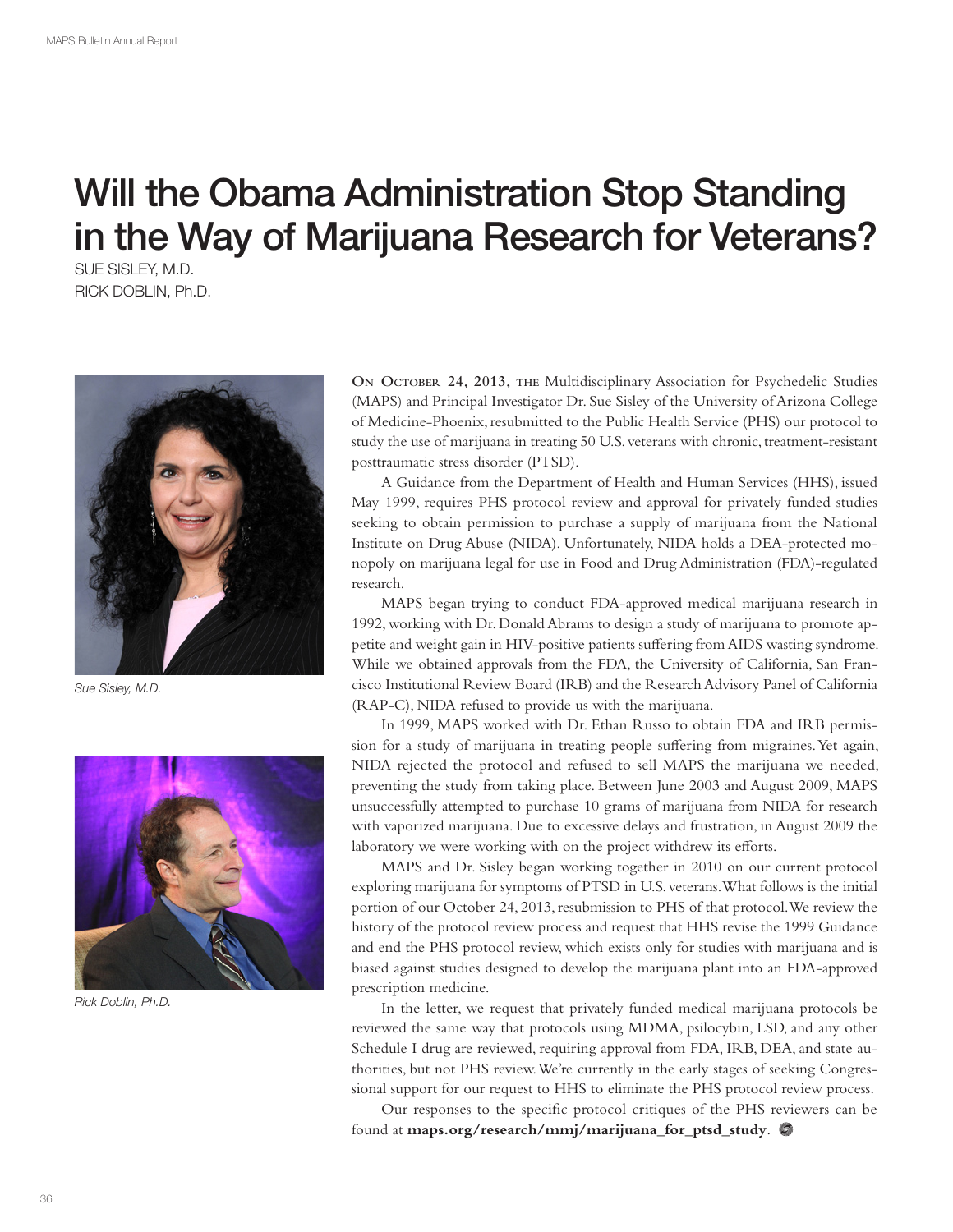October 23, 2013

## Sarah A. Wattenberg MSW Sr. Advisor on Substance Abuse Policy and Marijuana Research Review Committee Chairperson Office of the Assistant Secretary of Health U.S. Dept. of Health and Human Services

## Ms. Sarah Wattenberg,

Hello again and best wishes from Rick Doblin, Ph.D., Executive Director of MAPS, a non-profit research and educational organization. I'm writing you now in a belated response to your September 21, 2011, letter reporting that all five Public Health Service (PHS) reviewers had recommended against approving the privately-funded, MAPS-sponsored, Food and Drug Administration (FDA)-approved drug development pilot study, "Placebo-Controlled, Triple-Blind, Randomized Crossover Pilot Study of the Safety and Efficacy of Five Different Potencies of Smoked or Vaporized Marijuana in 50 Veterans with Chronic, Treatment-Resistant Posttraumatic Stress Disorder (PTSD)". I had submitted the protocol to you for review four months and three weeks previously on April 28, 2011.

In your letter, you concluded, "If you plan to submit a revised protocol, please forward it to my office for review." Attached is our revised protocol and informed consent form for review. You also highlighted in your letter four specific issues regarding the protocol, to which I'll respond further below. I'll also respond to the critiques of the 5 PHS reviewers in a separate document that elaborates on the rationale for our protocol design decisions, as requested by the reviewers.

When I submitted our initial protocol to you, it had been approved by FDA but had not yet been submitted to an IRB. In July 2012, after all five PHS reviewers rejected the protocol, Dr. Sue Sisley, Principle Investigator, submitted the unchanged protocol to the University of Arizona Institutional Review Board (IRB). We also included in our IRB submission your cover letter, the comments of all five PHS reviewers, our document responding to the issues raised by the reviewers, an informed consent form and related documents. The IRB reviewed all the information and accepted all the core elements of our protocol design as originally approved by FDA, despite the critiques of the PHS reviewers.

However, the IRB did raise several new issues requiring additional safety measures and procedures. We then revised the protocol and, resubmitted it to the IRB on October 14, 2012. On October 23, 2012, the IRB issued its final approval of the protocol and informed consent form. Attached is a comprehensive eight page list of the changes from the initial protocol to the IRB-approved version we are now submitting. Below is a summary of the major changes.

#### New Safety Measures in Revised and IRB-Approved Protocol

The protocol now includes an assessment of anxiety as well as assessments of PTSD symptoms and depression. New safety procedures include increased monitoring for psychiatric symptoms through daily telephone contact by research staff with the subjects during the first week of marijuana self-administration and mid-week for the second, third and fourth weeks, and through research staff gathering information on a regular basis from a personal contact selected by each subject who will independently verify marijuana self-administration and report any signs of behavioral change.

### A Plea for HHS to Defer Review of MAPS' Marijuana/PTSD protocol to FDA, IRB, DEA

Prior to our responding below to the specific protocol design issues you raised in your Sept. 21, 2011 letter, what follows first is the rationale for our request that HHS eliminate the PHS review process for privately-funded medical marijuana drug development studies. We request that HHS defer the review of MAPS' marijuana/PTSD protocol to FDA, IRB, and DEA, where Congress placed that responsibility and which is the review process for privately-funded research with all other Schedule 1 drugs.

The protocol that MAPS is now submitting to you is a much delayed and much needed attempt to gather pilot data in 50 US veterans with chronic, treatment-resistant PTSD at a time when about 22 veterans and 1 active duty soldier commit suicide every day.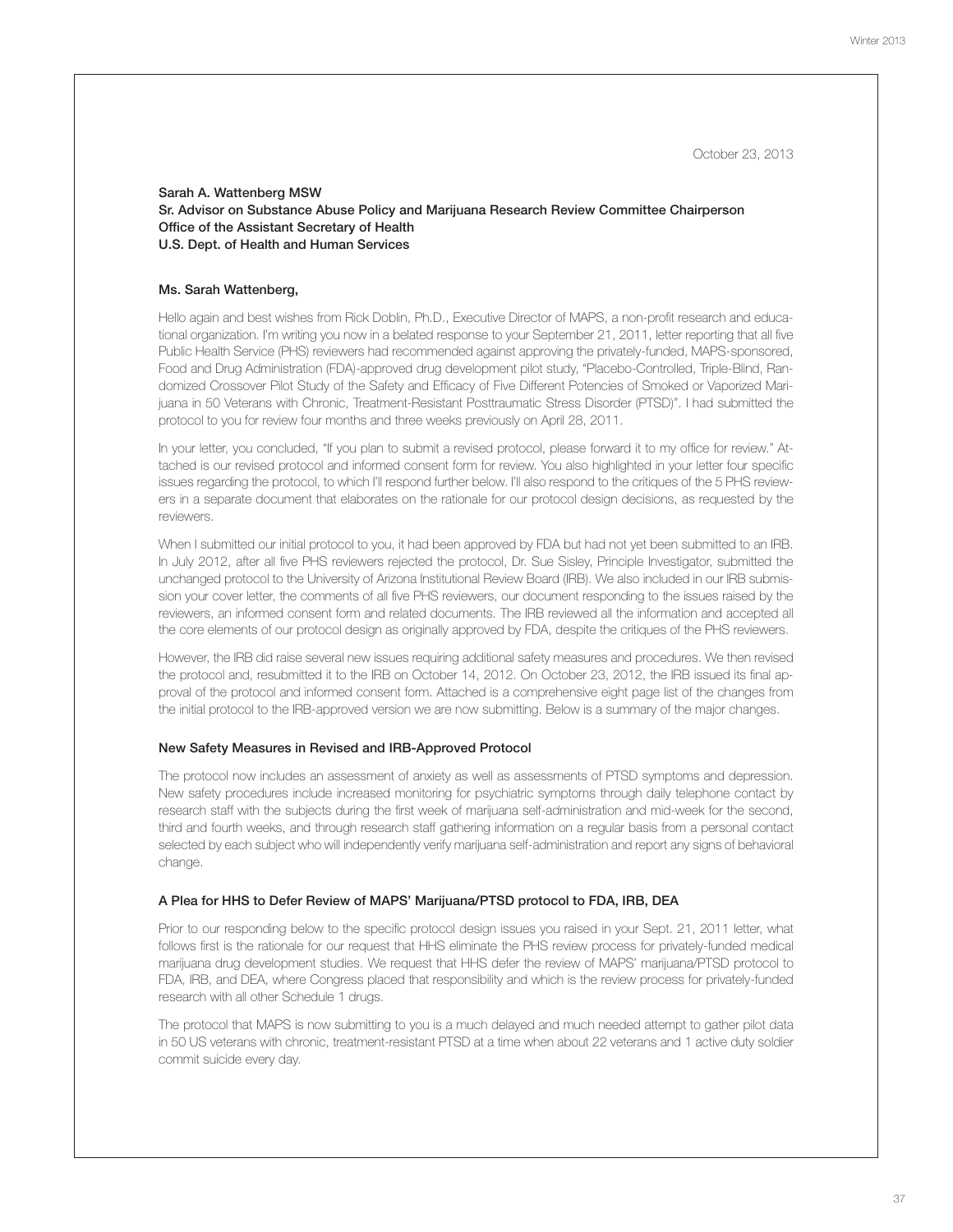## Challenges to NIDA'S Monopoly on the Supply of Marijuana for Privately-Funded Research

Starting in 2001, MAPS began sponsoring the efforts of Prof. Lyle Craker, UMass Amherst, Medicinal Plant Program, Department of Plant, Soil and Insect Sciences, to obtain a DEA license to produce a supply of medical marijuana under contract to MAPS to be used exclusively in federally-regulated research. In February 2007, after extensive legal hearings before DEA Administrative Law Judge (ALJ) Mary Ellen Bittner, Prof. Craker won his lawsuit against the DEA for refusing to issue him a license. DEA ALJ Bittner recommended to the DEA Administrator that it would be in the public interest for DEA to license Prof. Craker to grow medical marijuana for MAPS' privately-funded, federallyregulated research.

After not responding to the ALJ recommendation for almost two years, DEA Administrator Michelle Leonhart finally rejected ALJ Bittner's recommendation on January 14, 2009, six days before the inauguration of President Barak Obama. Prof. Craker subsequently sued DEA in the US First Circuit Court of Appeals. On April 5, 2013, after more than four additional years, the US First Circuit Court of Appeals accepted DEA's rationale for rejecting the February 2007 recommendation of DEA ALJ Bittner, bringing to a conclusion our 12 years struggle. Out of necessity, MAPS and Dr. Sisley are now returning to the PHS to request approval to purchase NIDA marijuana at cost for our FDA and IRB-approved study.

#### PHS Review Biased Against Privately-Funded Medical Marijuana Drug Development Research

According to the May 21, 1999, Announcement of the Department of Health and Human Services' Guidance on Procedures for the Provision of Marijuana for Medical Research, PHS protocol approval is currently required by the Department of Health and Human Services (HHS) before sponsors of privately-funded medical marijuana research can purchase at cost any of NIDA's research grade marijuana, for which it has a Drug Enforcement Administration (DEA)-protected monopoly. Without PHS protocol approval, privately-funded medical marijuana drug development protocols cannot proceed.

In contrast, all other Schedule 1 drugs such as LSD, MDMA, psilocybin, mescaline, and DMT, are available from multiple DEA-licensed producers. Privately-funded drug development protocols studying the risks and benefits of all Schedule 1 drugs other than marijuana require approval from FDA, an Institutional Review Board (IRB), and DEA, but not the PHS. At present, PHS review and approval is required only for privately-funded medical marijuana drug development protocols, exists only because of NIDA's unique monopoly on DEA-licensed marijuana, protects no government funding, and asserts authority over drug development research that Congress created the FDA to review.

Fundamentally problematic, the current HHS Guidance explicitly rejects providing marijuana at cost to privately-funded medical marijuana drug development protocols seeking to obtain FDA approval for the prescription use of smoked marijuana in plant form. The protocol MAPS is submitting to you now for PHS review is seeking to conduct research with the exact aim that the HHS Guidance rejects as outside the boundaries of acceptable research, but which FDA and the UArizona IRB have approved.

Section II of the Guidance, "Availability of Marijuana For Research Purposes", states, "The goal of this program must be to determine whether cannabinoid components of marijuana administered through an alternative delivery system can meet the standards enumerated under the Federal Food, Drug, and Cosmetic Act for commercial marketing of a medical product (see e.g., 21 U.S.C. 355). As the IOM report stated, "Therefore, the purpose of clinical trials of smoked marijuana would not be to develop marijuana as a licensed drug, but such trials could be a first step towards the development of rapid-onset, nonsmoked cannabinoid delivery systems."

As long as HHS's May 21, 1999, Guidance on Procedures for the Provision of Marijuana for Medical Research remains in force and are followed by PHS reviewers, the rejection of MAPS' revised protocol, now approved by both FDA and the UArizona IRB, seems inevitable. When the DEA-protected NIDA monopoly and the PHS review process operating under the HHS Guidance combine to block all efforts to develop the marijuana plant itself into an FDAapproved prescription medicine, science is preempted by politics. It's therefore only to be expected that when the science is blocked, advocates of the medical uses of marijuana will turn to politics to provide access for physicians and their patients to medical marijuana.

There are currently 20 medical marijuana states and the District of Columbia. Of these states, PTSD is an explicit qualifying condition for a medical marijuana recommendation in 5: New Mexico, Maine, Oregon, Connecticut, Delaware,